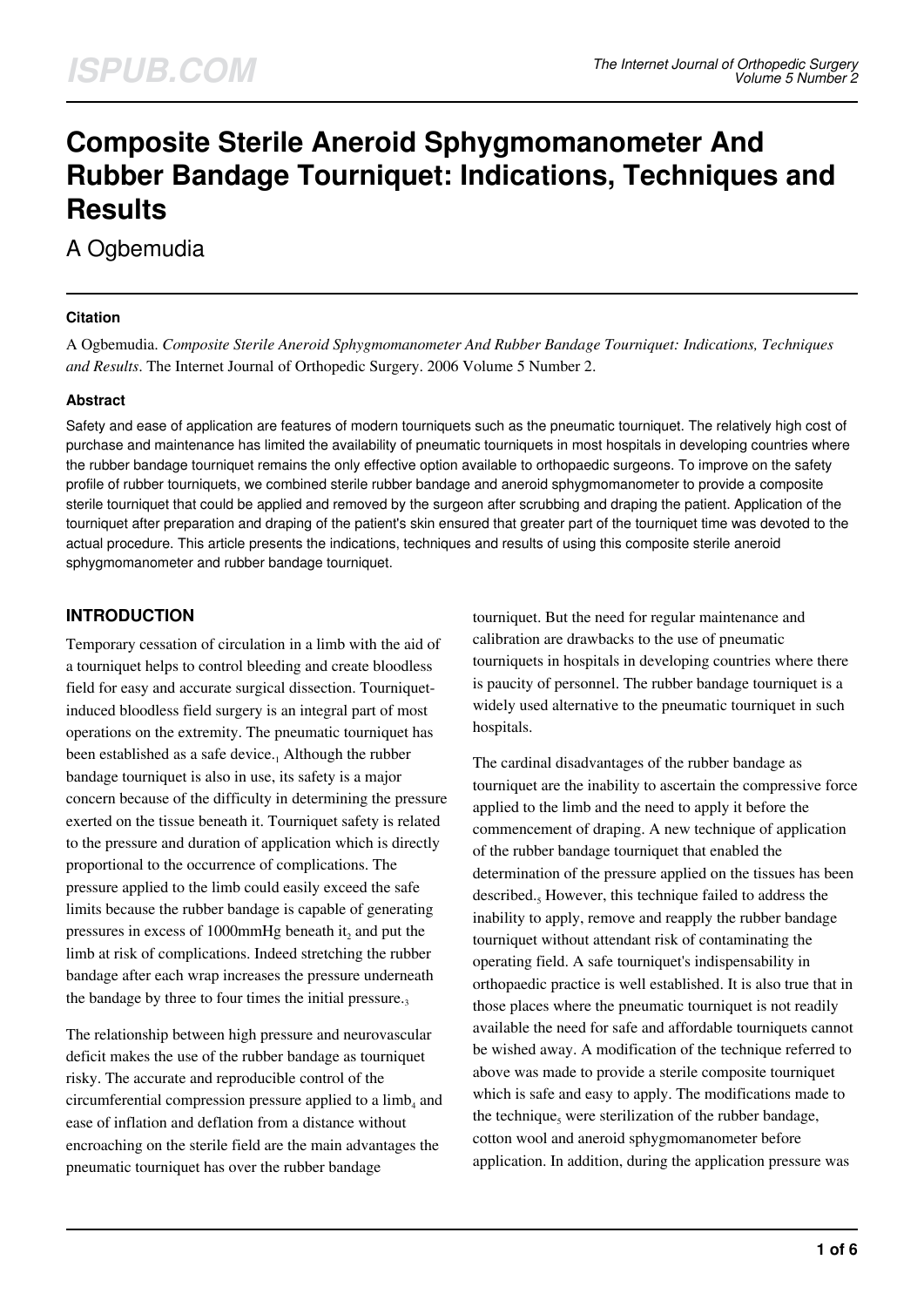exerted using the sphygmomanometer instead of using the bandage. The rationale for sterilizing the components of the tourniquet was to enable the application of the tourniquet by the scrubbed surgeon after the patient has been draped. Compressive exsanguination with the rubber bandage was not done in order to avoid the occasional complication of embolism associated with it. $_{6,7}$  I have used this composite tourniquet to carry out surgery on the upper and lower extremities and hereby present a report on the technique of application, its safety profile and effectiveness.

# **PATIENTS AND METHOD**

This is a case series of one hundred and eighteen patients who had surgical operations on the upper or lower extremity using a new sterile composite tourniquet which was assembled from sterile rolls of cotton wool and rubber bandage and aneroid sphygmomanometer. Patients undergoing surgery on the extremities at the level of the knee or elbow and below made up the cohort. Sickle cell anaemia patients and patients with vascular insufficiency of any origin were excluded from the study. Also excluded were infants and those older than sixty-five years.

The procedures were done in the University of Benin Teaching Hospital, Benin City, Nigeria from November 2002 to June 2006. The demographic features of all the patients were recorded as well as their clinical features during the period of hospitalization and follow-up. A composite tourniquet designed to combine a sterile roll of cotton wool and rubber bandage with a sterile aneroid sphygmomanometer cuff and gauge was applied for every patient. The composite tourniquet enabled the determination of the pressure exerted on the tissue. The tourniquet was applied on already draped patients by the scrubbed surgeon. The device comprised of an autoclave sterilized soft rubber bandage of two metres in length, 15 centimetres in breadth (Figure 1) and an aneroid sphygmomanometer, with a cuff width of 15 centimetres and a hand-held gauge, which had been disinfected by soaking in 2% glutaradehyde solution for 30 minutes.

# **Figure 1**

Figure 1: The sterile rubber bandage tourniquet with autoclave tape showing effective sterilization



Prior to the application, exsanguination of the limb was done by elevation of the limb for ten minutes at 60° to the horizontal. A protective 5mm thick layer of sterile cotton wool was applied on the limb and over it was applied the sterile aneroid sphygmomanometer cuff. The sterile rubber bandage was then applied snuggly over the cuff. The tightness of the rubber bandage was such that it did not cause a reduction in the volume of the dorsalis pedis or radial artery pulsation. The inflatable balloon of the aneroid sphygmomanometer was inflated until the gauge reached the maximum estimated pressure for the patient. The maximum tourniquet pressure for each patient was estimated prior to anaesthesia by adding 150mmhg to the highest systolic blood pressure reading in the last 24 hours prior to surgery for lower limbs and adding 100mmHg for upper limbs. The tubing of the aneroid sphygmomanometer was then clamped with artery forceps (Figure 2) and the device was concealed with a sterile drape.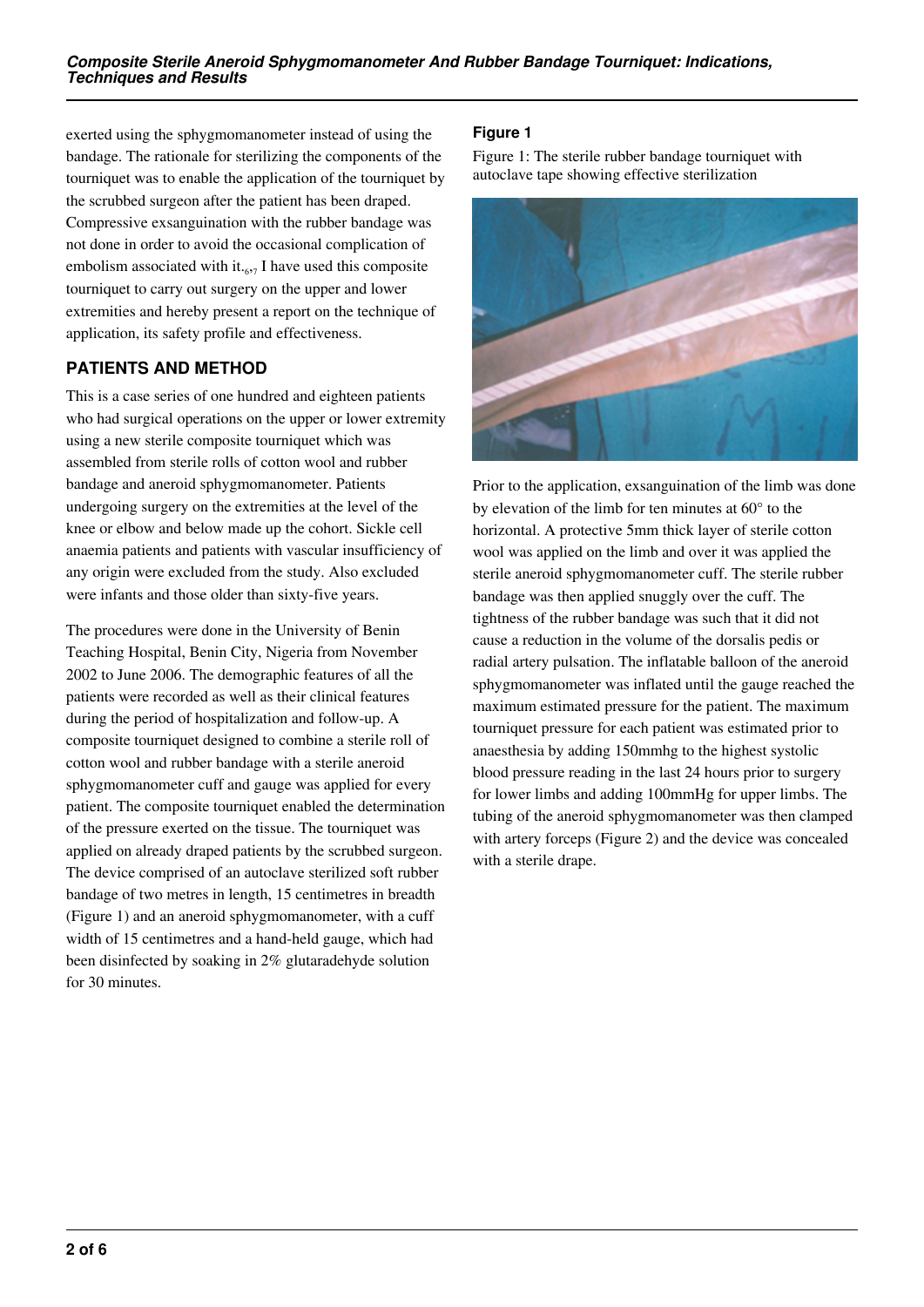#### **Figure 2**

Figure 2: Application of sterile composite tourniquet comprising of sterile rubber bandage and aneroid sphygmomanometer on an already draped patient.



The surgeon then wore a fresh pair of gloves. The time of application and removal of the device and the amount of haemorrhage in the course of surgery were noted. Also noted was the need to deflate the tourniquet before the completion of the procedure. The absence of arterial pulsation and superficial venous distension distal to the tourniquet were used as evidence of adequate arterial and collateral arterial occlusion. The maximum allowable tourniquet time was 150minutes. The patients were evaluated for the presence of paresis or paralysis, reactionary haemorrhage, haematoma, compartment syndrome, digital necrosis, wound infection and blistering of the skin at the site of application of the tourniquet within 24 hours and in five days after surgery and then monthly during follow-up for a period of twelve months. During the follow-up visits the presence of swelling, stiffness and pain in the hand or feet was taken as evidence of post-tourniquet syndrome if it persisted beyond twelve weeks after surgery.

#### **RESULTS**

Twenty-nine patients had operations on the elbow, forearm, or hand while eighty-nine patients had operations on the knee, leg, or foot. Thirty-seven of the patients were females while eighty-one were males. The patients' mean age was 28.24 14.12 years (range 2 to 64 years). The sex and age distribution of the patients are shown in Table 1.

## **Figure 3**

Table 1: Age and Sex distribution of patients

| Age range | Males | Females        | Total | %    |
|-----------|-------|----------------|-------|------|
| $01 - 10$ | 14    | 11             | 25    | 21.2 |
| $11 - 20$ | 16    | 7              | 23    | 19.5 |
| $21 - 30$ | 12    | 6              | 18    | 15.3 |
| $31 - 40$ | 19    | 7              | 26    | 22.0 |
| 41-50     | 9     | 3              | 12    | 10.2 |
| $51 - 60$ | 7     | $\overline{c}$ | 9     | 7.6  |
| 61-70     | 4     | 1              | 5     | 4.2  |
| Total     | 81    | 37             | 118   | 100  |

The mean tourniquet time was 62.12 .06 minutes (Range 20 to 150 minutes). There was no case of ineffective tourniquet effect or loss of tourniquet pressure in the course of surgery in all the patients.

In 93 limbs the tourniquet was in place for 120minutes or less. Twenty-five patients had the tourniquet on for more than 120minutes but not exceeding the maximum time of 150minutes. In all those patients who had the tourniquet on for 120minutes and less, there was no complication attributable to the use of the composite tourniquet. No case of digital necrosis, nerve palsy, or blistering of the skin was recorded in any patient regardless of the duration of application. All but four operations were completed before removal of the tourniquet. Twelve of the patients who had the tourniquet in place for between 120 and 150 minutes had one or more complications (Table 2).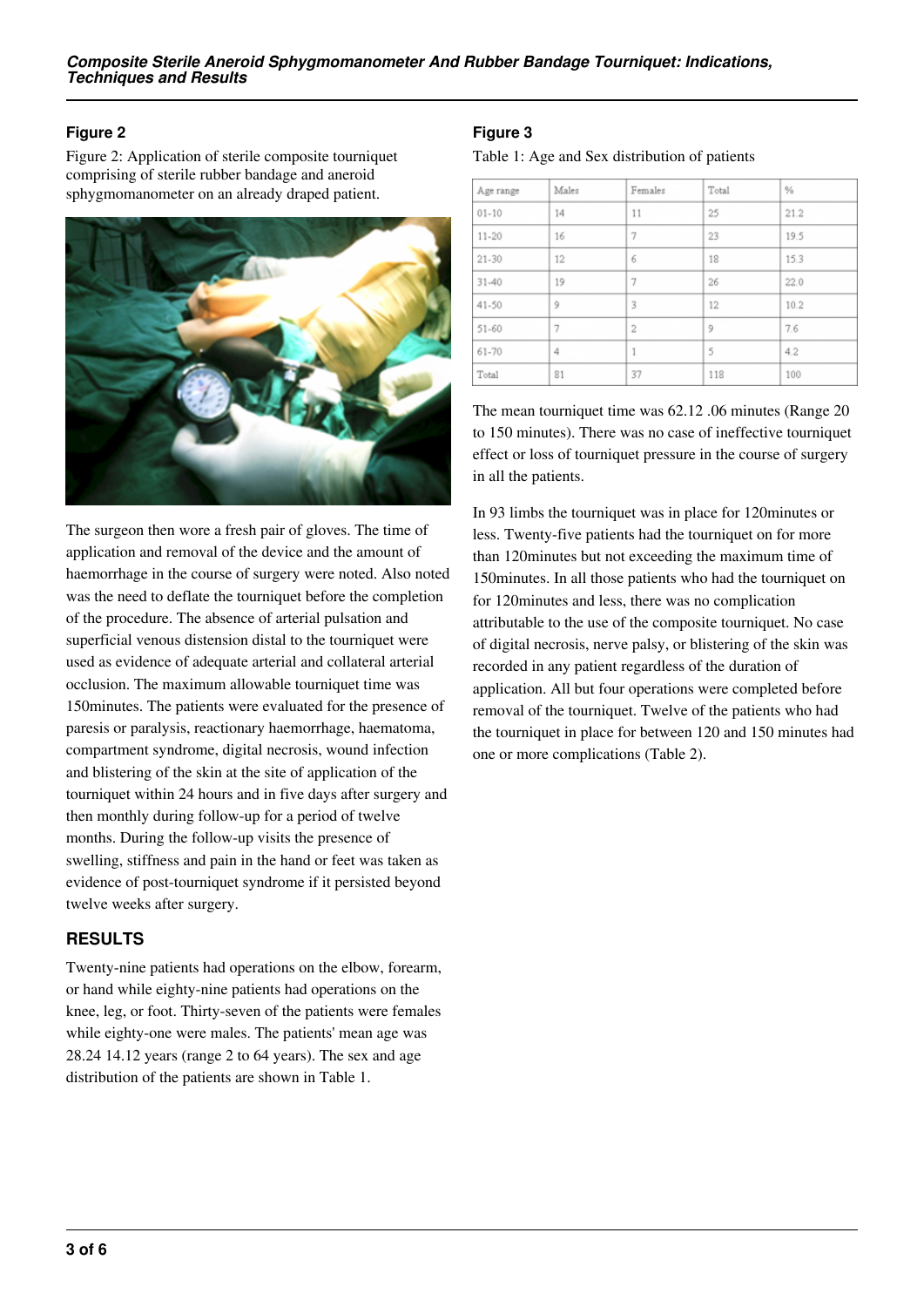#### **Figure 4**

Table 2: Correlation between tourniquet time and complications

| Variable                           | $\leq$ 120minutes<br>Tourniquet time | 121-150<br>minutes<br>tourniquet time | Total        |
|------------------------------------|--------------------------------------|---------------------------------------|--------------|
| Number of<br>patients              | 93                                   | 25                                    | 118          |
| Primary<br>haemorrhage             | Û                                    | 4                                     | 4            |
| Reactionary<br>haemorrhage         | Û                                    | 12                                    | 12           |
| Haematoma                          | Û                                    | 3                                     | 3            |
| Compartment<br>Syndrome            | Û                                    | 1                                     | 1            |
| Digital<br>Necrosis                | Û                                    | Û                                     | Û            |
| Blisters at site<br>of application | Û                                    | Û                                     | Û            |
| Paresis                            | Û                                    | Û                                     | Û            |
| Paralysis                          | 0                                    | Û                                     | Û            |
| Wound<br>infection                 | Û                                    | $\mathbf{1}$                          | $\mathbf{1}$ |
| Post tourniquet<br>syndrome        | Û                                    | 1                                     | 1            |

# **DISCUSSION**

This study showed that the composite tourniquet which consisted of a roll of sterile cotton wool, a sterile rubber bandage and an aneroid sphygmomanometer was able to achieve effective and safe tourniquet effect with acceptable risk of complications. It has shown that it is possible to apply a rubber bandage tourniquet with objective assessment of the tourniquet pressure. This offers solution to the problem of indeterminable underlying pressure which is a reason for the poor safety margin of the rubber bandage tourniquet and it seems to have improved on the safety of the rubber bandage tourniquet. In addition, the sterility of the device enabled the surgeon who had scrubbed to apply the tourniquet on the already draped patient. This definitely afforded the surgeons more time for the operation under the effect of the tourniquet and may indeed be responsible for the low number of cases that were not completed before removal of the tourniquet. The wound infection rate of 0.85% is considered tolerable in an orthopaedic practice.

Abraham and Amirouche<sub>3</sub> had in a previous study

established that the force exerted by the Esmarch bandage is thrice or four times the initial pressure applied. It remains a difficult task to determine the initial pressure which certainly would vary from one individual to the other. Excessive or insufficient pressure and application for too long are factors that may increase the risk of tourniquet related complications.<sub>8</sub> The rubber tourniquet in its unmodified form could be associated with excessive or inadequate pressure which could cause direct damage to nerves in particular. The use of the rubber bandage for bloodless field surgery had been condemned on account of the inability to determine the pressure beneath it.<sub>9</sub> However, the incorporation of sterile and pressure determinable components to the rubber bandage tourniquet had made it possible to apply the tourniquet with known tourniquet pressure. Indeed, the ability of the surgeon to apply and remove the tourniquet personally surpasses the erstwhile advantage of the pneumatic tourniquet over the rubber bandage tourniquet. Exsanguination was done by elevation because of the potential risk of thrombo-embolism associated with exsanguination by compression with a rubber.  $_{6,7}$  In addition, exsanguination by elevation enhanced identification of small blood vessels for appropriate haemostatic measures in order to prevent reactionary haemorrhage. The 100% safety in those patients who had the tourniquet on for 120minutes supports the opinion that 2hrs is the ideal safety margin of a tourniquet. $10$ This notwithstanding this study also found no serious or long term complications associated with tourniquet time of between 120-150 minutes. Premature removal of the tourniquet before completion of surgery was 3.38% as compared to 10.3% in a study done using nonsterile composite rubber bandage and aneroid sphygmomanometer tourniquet.

This sterile composite tourniquet which was made from the rubber bandage and an aneroid sphygmomanometer is easy to apply and requires no extraordinary measures to assemble and is readily affordable. This tourniquet should find use in any setting including those where the pneumatic tourniquet is available because of its safety profile and the ability to apply it on the draped patient and the capacity of the surgeon to control its application and removal. One possible drawback is the risk of leaving the tourniquet on the patient's limb after surgery because of its portability. To prevent this it is advisable that such tourniquets should be clamped to the sterile drapes and the circulating and scrub nurses should be actively involved in recording the application and removal of the device.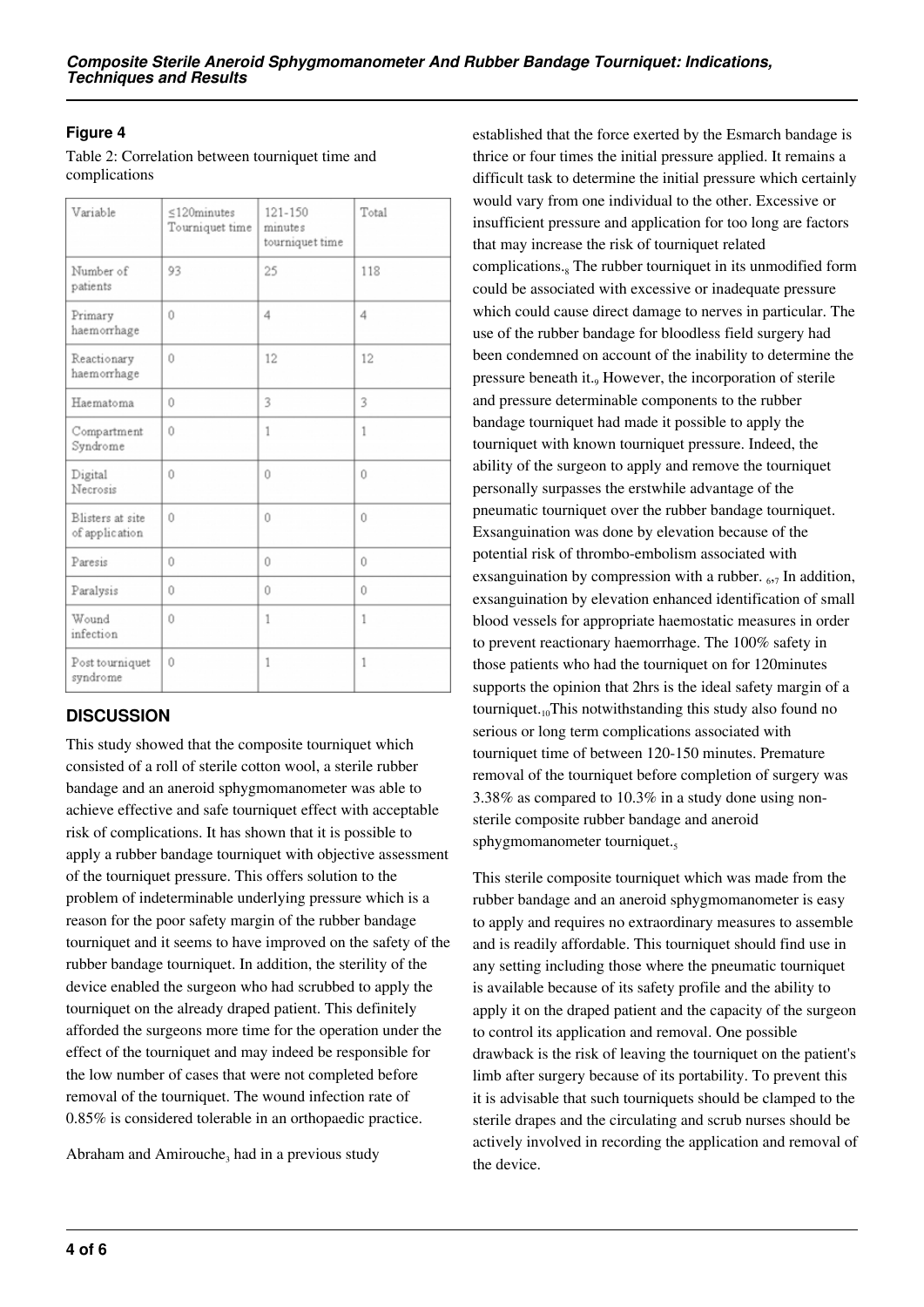#### **CORRESPONDENCE TO**

Dr Alfred O. Ogbemudia Department of Surgery, University of Benin Teaching Hospital, Benin, Nigeria E-mail: alfredoghogho@yahoo.com Phone: 234 802 338 1822

#### **References**

1. Reid H. S; Camp R. A; Jacob W. H. Tourniquet

haemostasis: a clinical study.

Clinical Orthopaedics, 1983; 177: 230-234.

2. McLaren A.C; Rorabek C. H. The pressure distribution under tourniquets. J Bone Joint Surg Am(US), 1985; 67: 433-8.

3. Abraham E; Amirouche F. M. Pressure controlled esmarch bandage used as tourniquet. Foot Ankle Int. (US), 2000; 21: 686-9.

4. Lichtenfeld N. S. The pneumatic ankle tourniquet with ankle block anaesthesia for foot surgery. Foot Ankle (US), 1992; 13: 334-9.

5. Ogbemudia.A. O; Umebese P. F. A; Imarengiaye C. O; Moin M; Bafor A. Adaptation of the rubber bandage for safe use as tourniquet. J. Med Biomed Research (Accepted for publication in May 2007).

6. Darmanis S; Papanikolaou A; Pavlakis D. Fatal intraoperative pulmonary embolism following application of an Esmarch bandage. Injury (England), 2002,33: 761-4 7. Boogaerts J G. Lower limb exsanguination and embolism. Acta Anaesthesiol Belg (Belgium), 1999; 50: 95-8 8. Crenshaw A.H. Surgical Techniques and Approaches. In Canale S.T. editor. Campbell's operative orthopaedics. 9th edition. Missouri, Mosby, 1998, 30-31. 9. Solomon L; Warwick D; Nayagam S. Apley's system of orthopaedics and fractures. London, Arnold, 2001, 255-6. 10. Warwick D.J. Wrist and hand. In Russell R. C. G; Williams N. S; Bulstrode C. J. K. editors, Bailey and Love's

short practice of surgery. 23rd edition. London, Arnold, 2000, 478.